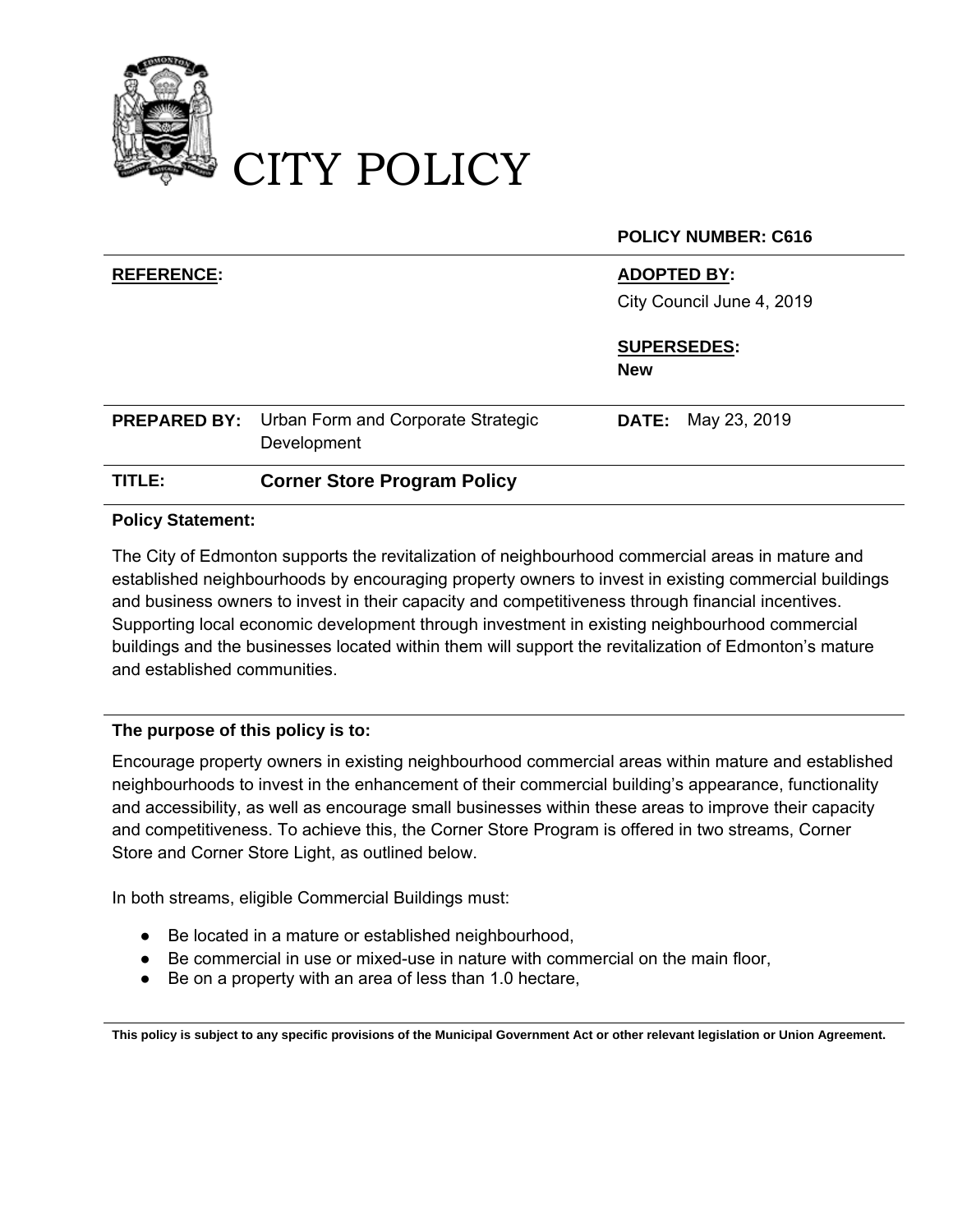- Contribute to a pedestrian-friendly streetscape,
- Not be located in a Business Improvement Area or other Target Areas to which the Storefront Improvement Program Policy and Commercial Development Incentive Policy apply,
- Not have previously received a Facade Improvement Program or Development Incentive Program grant

A Small Business within a participating Commercial Building may qualify for the Small Business Support Grant.

#### **1. Corner Store Stream**

The Corner Store stream provides building improvement and business support reimbursement grants to eligible property owners of commercially zoned buildings, and businesses operating in those buildings within Edmonton's mature and established neighbourhoods. The Corner Store stream also provides City funded streetscape upgrades to public road-right-of-way with the scope of these supports dependent on the context of the participating neighbourhood commercial area.

This stream is prioritized in neighbourhoods identified for neighbourhood reconstruction as a part of the neighbourhood renewal program. Consideration is given to neighbourhood commercial areas not scheduled for renewal where there are opportunities to align with other City projects or initiatives.

| <b>Building</b><br>Type                         | <b>Small Commercial Centre</b>                                                                                                                                                                               | <b>Standalone Commercial Building</b>                                                                                                                                                                     |
|-------------------------------------------------|--------------------------------------------------------------------------------------------------------------------------------------------------------------------------------------------------------------|-----------------------------------------------------------------------------------------------------------------------------------------------------------------------------------------------------------|
| <b>Exterior</b><br>Corner<br><b>Store Grant</b> | A reimbursement grant of up to 50% of<br>eligible construction costs for<br>improvements to active storefronts to a<br>maximum amount of \$60,000.                                                           | A reimbursement grant of up to 50% of<br>eligible construction costs for improvements<br>to active storefronts to a maximum amount<br>of \$15,000.                                                        |
| <b>Interior</b><br>Corner<br><b>Store Grant</b> | A reimbursement grant of up to 50% of<br>eligible construction costs for<br>improvements to a ground floor<br>underutilized or vacant commercial<br>interior space to a maximum of \$20,000<br>per building. | A reimbursement grant of up to 50% of<br>eligible construction costs for improvements<br>to a ground floor underutilized or vacant<br>commercial interior space to a maximum of<br>\$10,000 per building. |
| Small<br><b>Business</b><br>Support<br>Grant    | A reimbursement grant of up to 50% of eligible costs for initiatives that will improve the<br>capacity, efficiency, productivity, and/or competitiveness of the business to a maximum<br>amount of \$1,000   |                                                                                                                                                                                                           |

The following Corner Store stream matching reimbursement grants may be available to property owners and business owners in eligible neighbourhood commercial areas.

**This policy is subject to any specific provisions of the Municipal Government Act or other relevant legislation or Union Agreement.**